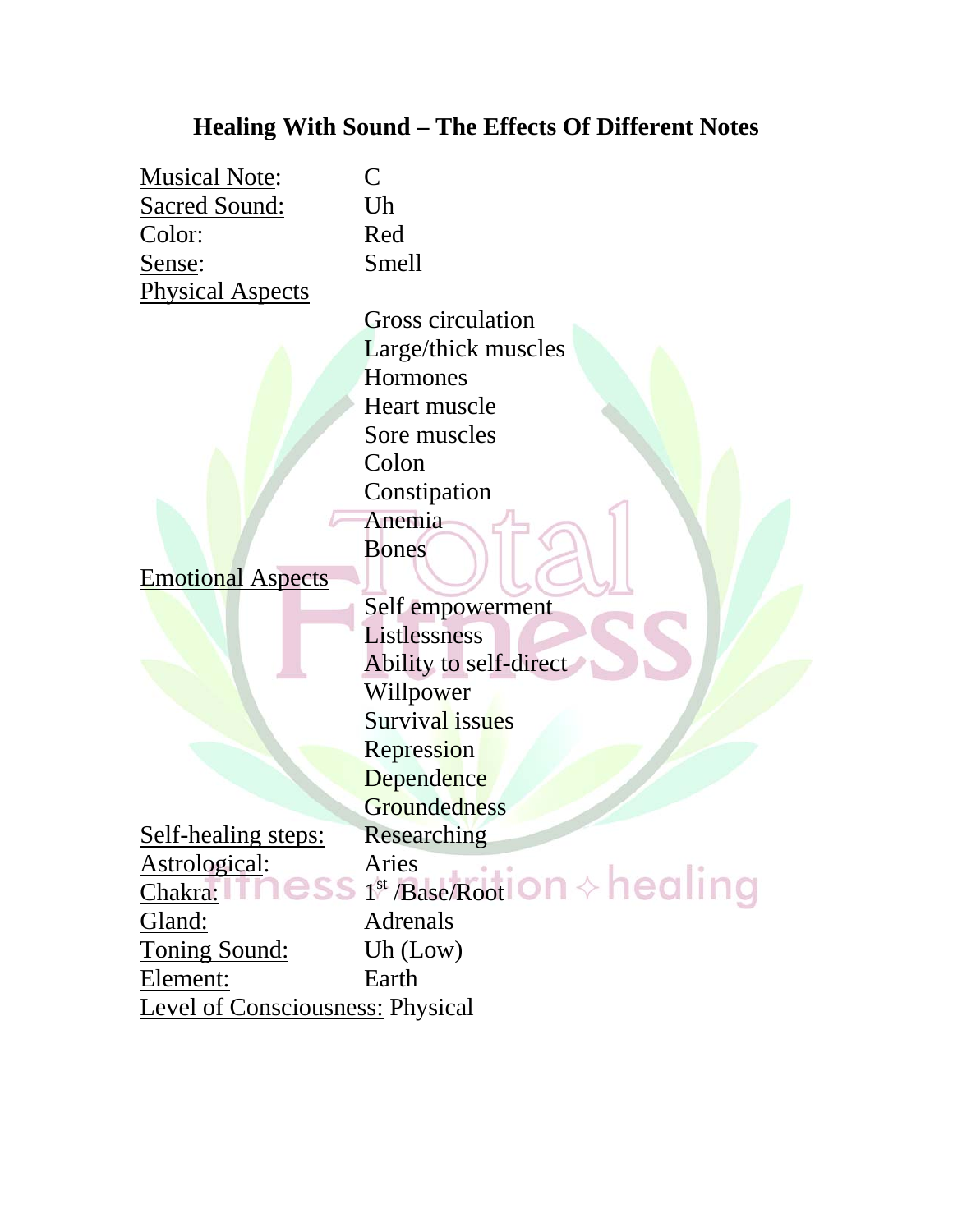Musical Note: C# Sacred Sound: Hu Color: Red/orange Physical Aspects:

Circulation of digestion Tendons and ligaments Sore muscles Asthma **Colds** Constipation Testes/Ovaries

### Emotional Aspects:

Self-healing steps: Recognizing Astrological: Taurus Chakra:  $2<sup>nd</sup>/Sacral$ Glands: Gonads/Ovaries Toning Sound: Ooo Element: Water

Secretly hard on self Sarcastic or bullying **Indulgences** Low energy Fear Groundedness **Boundaries Attachment** 

Level of consciousness: Emotional/Astral  $\lozenge$  healing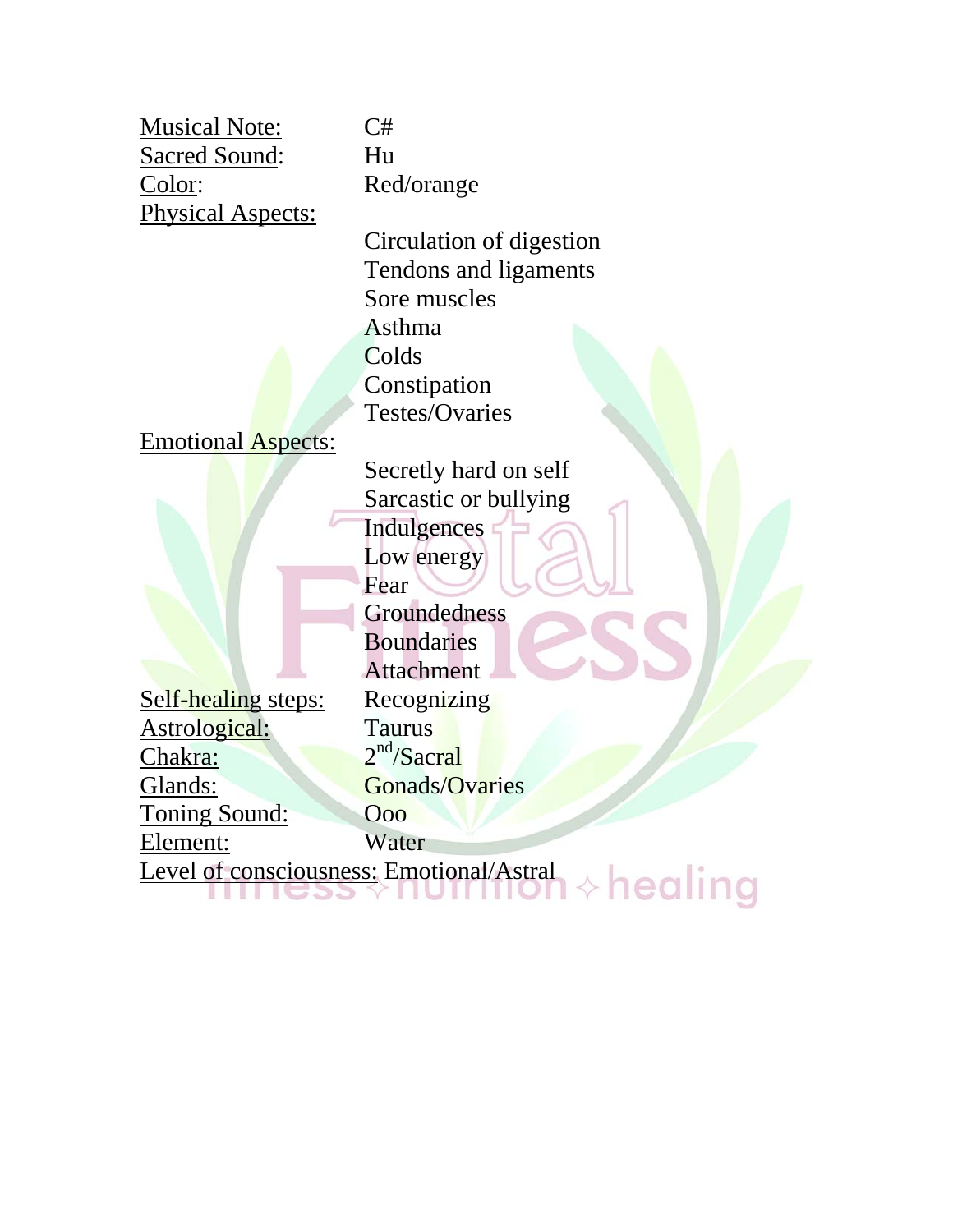|                                          | D                           |
|------------------------------------------|-----------------------------|
| <b>Musical Note:</b>                     |                             |
| <b>Sacred Sound:</b>                     | O <sub>o</sub>              |
| Color:                                   | Orange                      |
| <u>Sense:</u>                            | Taste                       |
| Physical:                                |                             |
|                                          | Digestion                   |
|                                          | Liver                       |
|                                          | Pancreas                    |
|                                          | Gallbladder                 |
|                                          | Spleen                      |
|                                          | Cramps                      |
|                                          | <b>Blood</b> sugar          |
| Emotional:                               |                             |
|                                          | Self-approval               |
|                                          | Complainer                  |
|                                          | Sexuality issues            |
|                                          | Low self esteem             |
|                                          | <b>Shyness</b>              |
|                                          | Fear                        |
|                                          | <b>Addictions</b>           |
|                                          | Intimacy                    |
| Self-healing steps:                      | Risking                     |
| Astrological:                            | Gemini                      |
| Chakra:                                  | 2 <sup>nd</sup> /Sacral     |
| Glands:                                  | Gonads/Ovaries              |
| Toning Sound:                            | Ooo                         |
| Element:                                 | $\frac{0.00}{\text{Water}}$ |
| Level of Consciousness: Emotional/Astral |                             |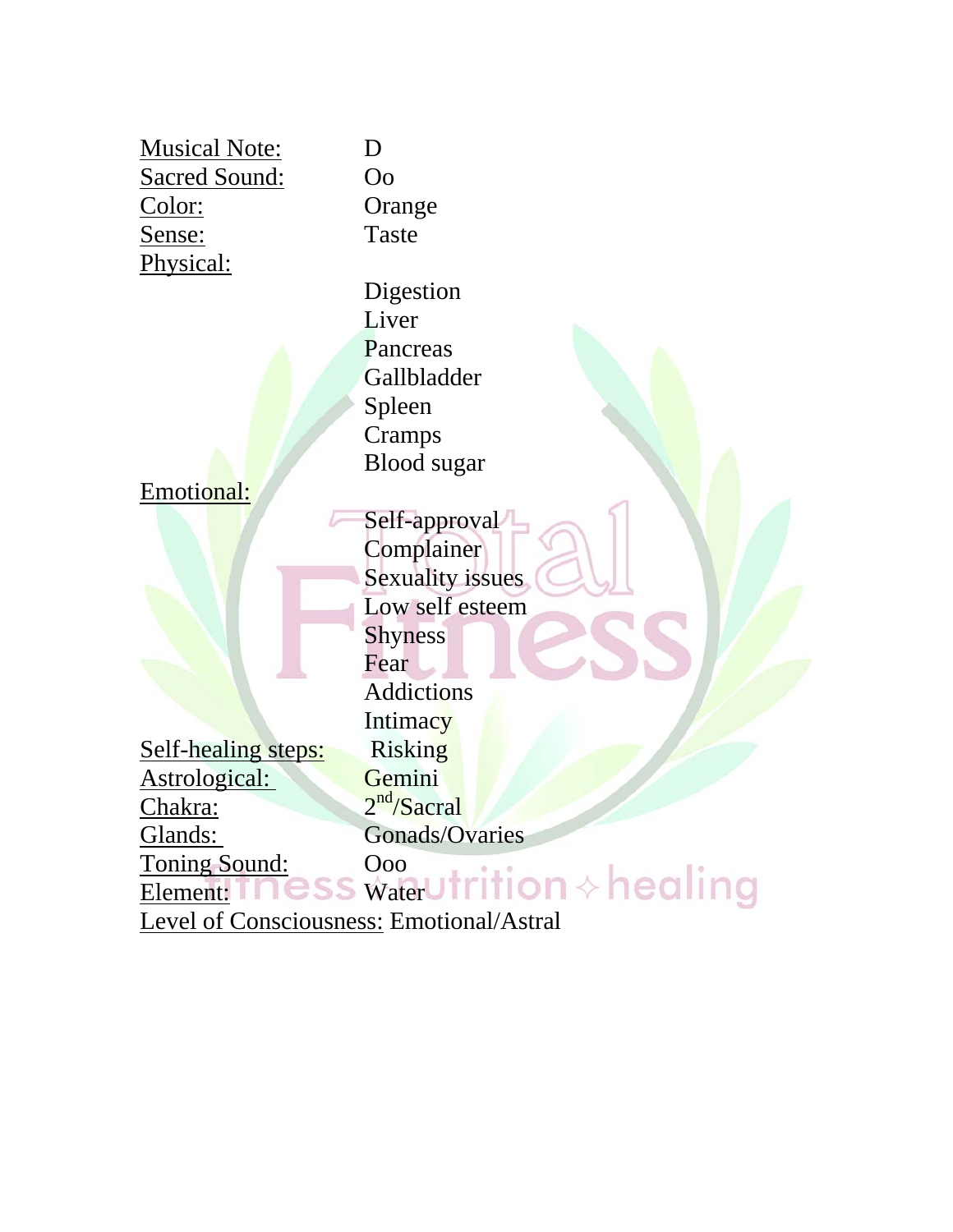Musical Note: Eb Sacred Sound: Who Color: Yellow/orange Physical:

Oxygenation of digestion Respiration **Colitis** Ulcers Lymph Small Intestine

Don't share real emotions lightly

Information brokers

Mental clarity **Stubbornness** Control issues Trust issues

Emotional:

Self-Healing Steps:

Astrological:

Revealing

Cancer Energy Center: 3rd Chakra/Solar Plexus Glands: Pancreas, Liver Toning Sound: Oh Element: Fire Level of Consciousness: Mental/Intellectual

fitness  $\diamond$  nutrition  $\diamond$  healing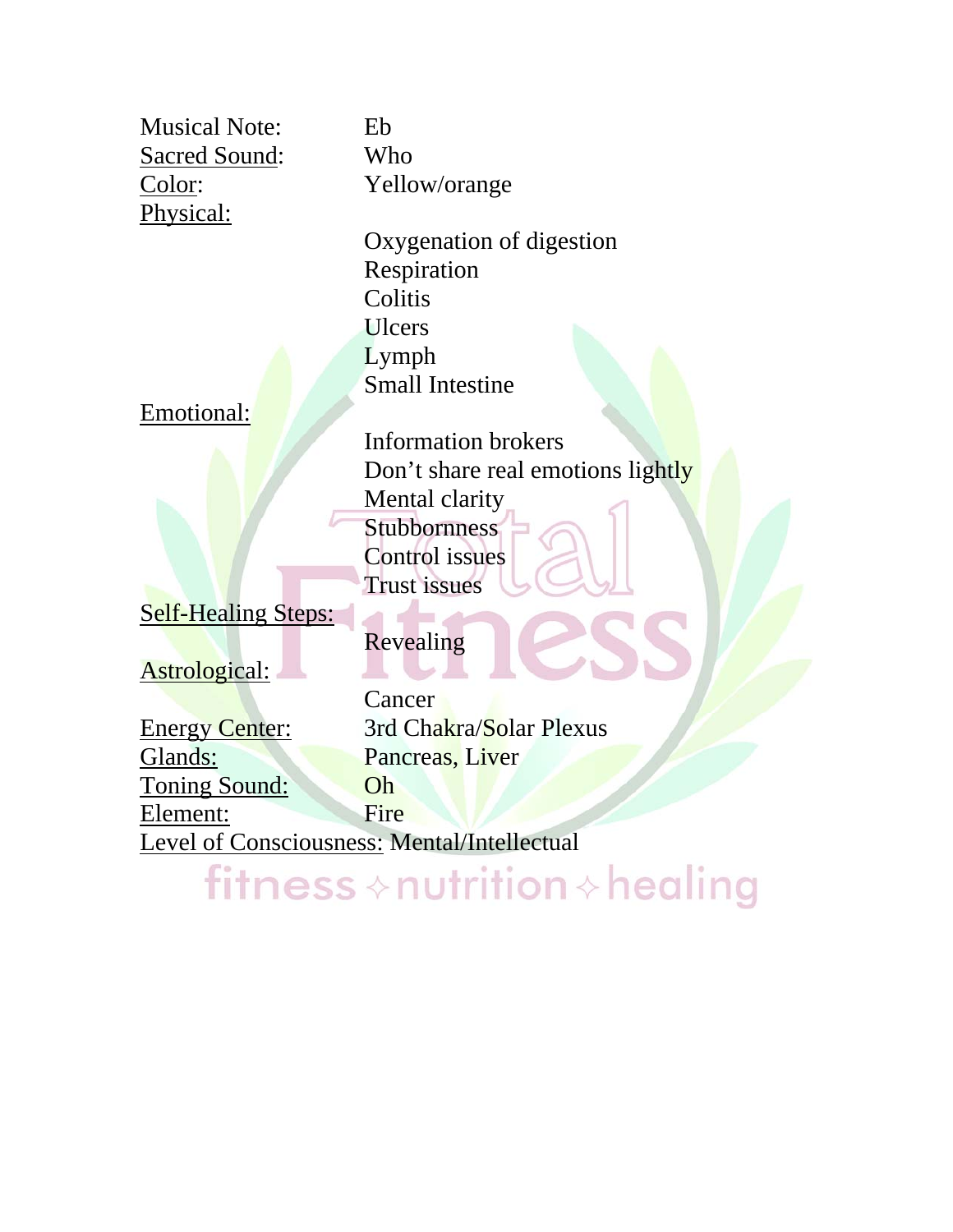| <b>Musical Note:</b>       | E                                                  |
|----------------------------|----------------------------------------------------|
| <b>Sacred Sound:</b>       | Oh                                                 |
| Color:                     | Yellow                                             |
| Sense:                     | Sight                                              |
| Physical:                  |                                                    |
|                            | Liver, spleen                                      |
|                            | Respiration                                        |
|                            | <b>Nerves</b>                                      |
|                            | Lymph                                              |
|                            | <b>Ulcers</b>                                      |
|                            | Stomach                                            |
| Emotional:                 |                                                    |
|                            | Self-sabotage                                      |
|                            | Needs to be needed                                 |
|                            | Lack of will power                                 |
|                            | Depression                                         |
|                            | Slow learning                                      |
|                            | Intellectual activity                              |
| <b>Self-Healing Steps:</b> | Resonating                                         |
| Astrological:              | Leo                                                |
| <b>Energy Center:</b>      | 3 <sup>rd</sup> Chakra/Solar Plexus                |
| Gland:                     | Pancreas, Liver                                    |
| <b>Toning Sound:</b>       | Oh                                                 |
| Element:                   | Fire                                               |
|                            | <b>Level of Consciousness: Mental/Intellectual</b> |
|                            |                                                    |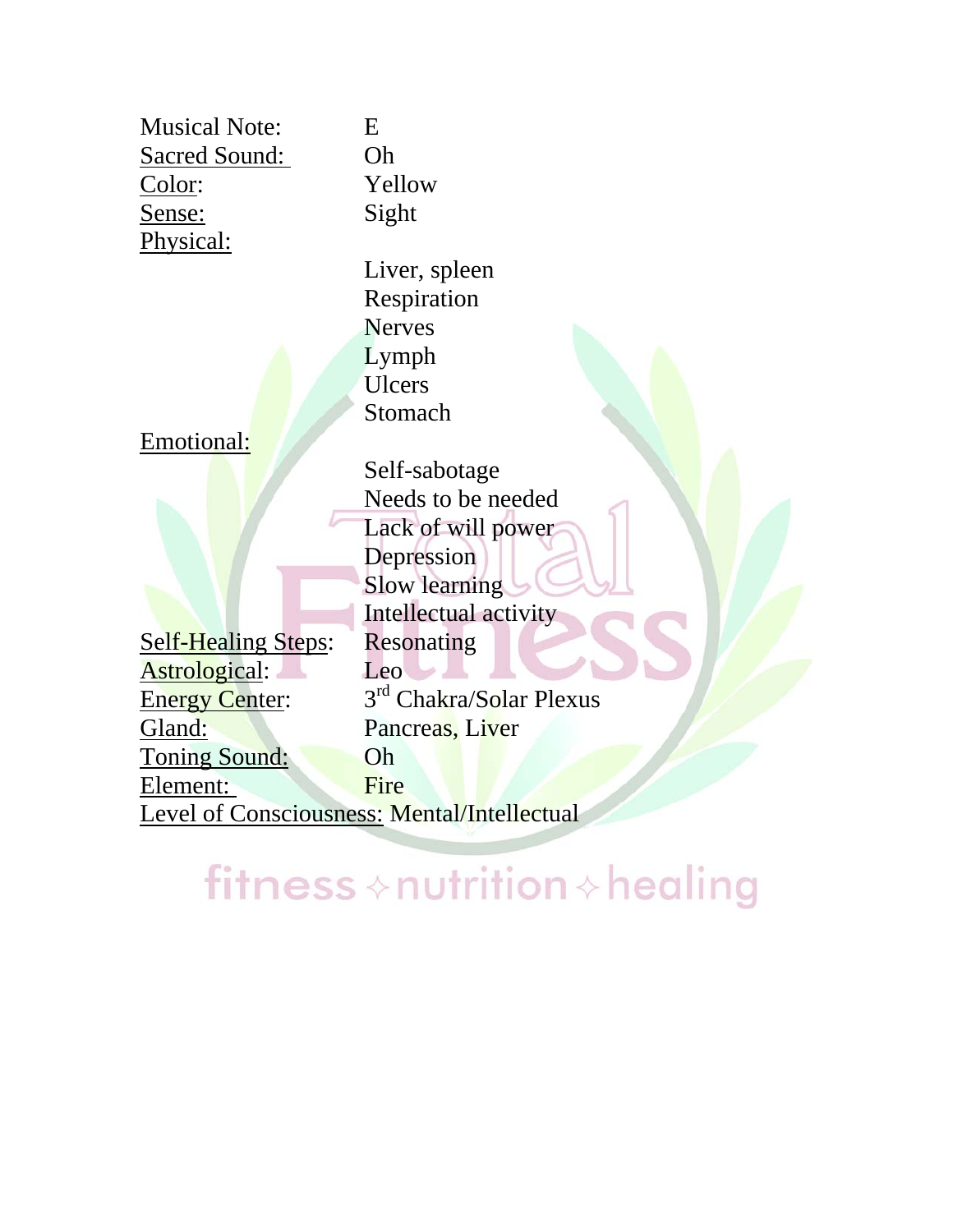| <b>Musical Note:</b> | F           |
|----------------------|-------------|
| Sacred Sound:        | $A^{\cdot}$ |
| Color:               | Y           |
| Sense:               | Т           |
| Physical:            |             |

 $A$ w Yellow/green Touch, feeling

Kidneys Bladder Reduces blood pressure Insomnia Thymus Heart

Emotional:

Procrastination Lack of compassion Trust issues Authenticity Emotional soothing to all areas Self-Healing Steps: Resolving Astrological: Virgo  $\overline{\text{Energy Center:}}$  4<sup>th</sup> Chakra/Heart Gland: Thymus Toning Sound: Ah Element: Air Level of Consciousness: Causal/Lower Creative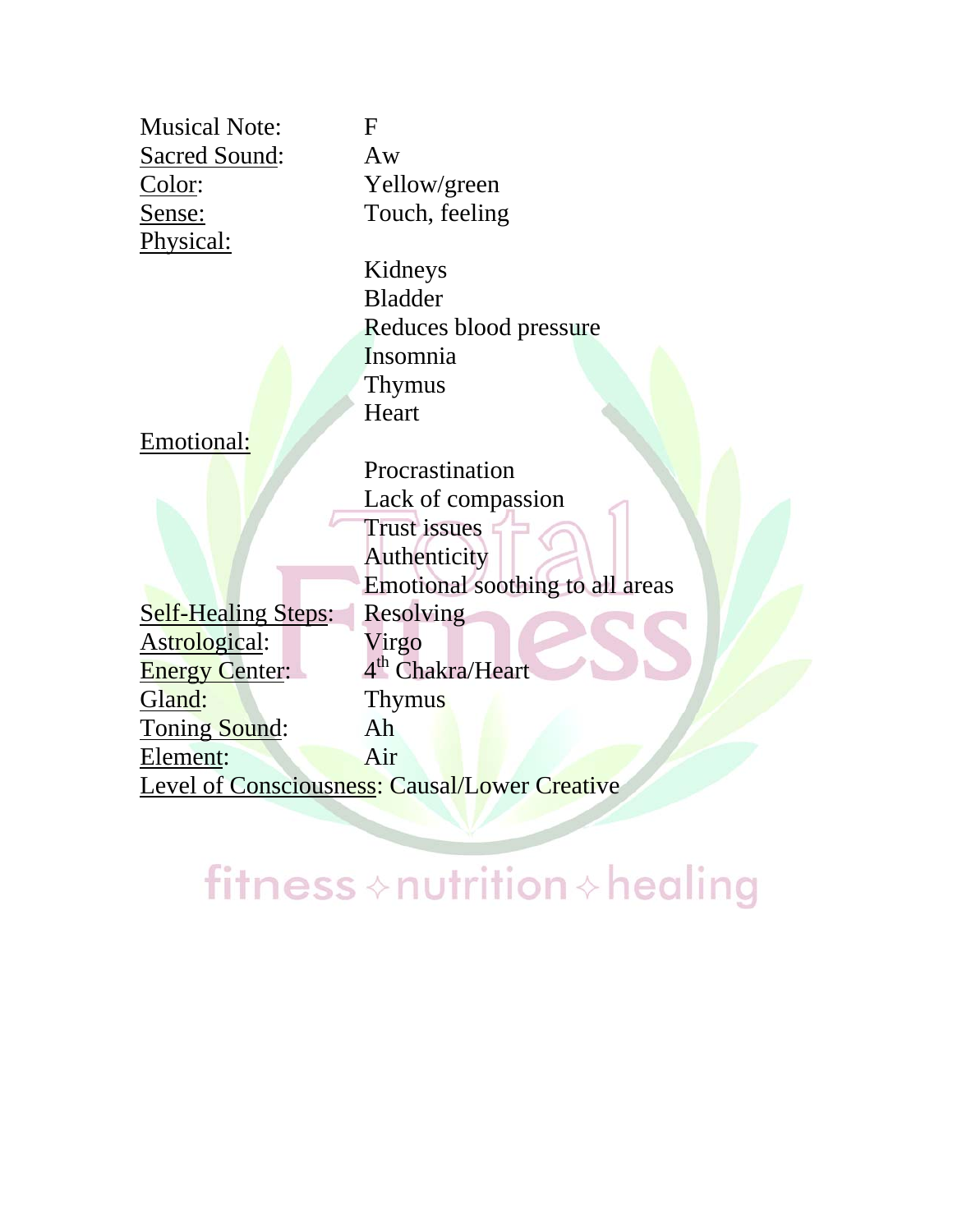| <b>Musical Note:</b>  | F#                                                   |
|-----------------------|------------------------------------------------------|
| Sacred Sound:         | Ah                                                   |
| <u>Color:</u>         | Green                                                |
| Physical:             |                                                      |
|                       | Insomnia                                             |
|                       | <b>Thymus</b>                                        |
|                       | Immune system                                        |
|                       | Allergies                                            |
|                       | Heart                                                |
| Emotional:            |                                                      |
|                       | Love                                                 |
|                       | Lack of responsiveness                               |
|                       | Inflexibility                                        |
| Self-Healing Steps:   | Releasing                                            |
| Astrological:         | Libra                                                |
| <b>Energy Center:</b> | 4 <sup>th</sup> Chakra/Heart                         |
| Gland:                | <b>Thymus</b>                                        |
| Toning Sound:         | Ah                                                   |
| Element:              | Air                                                  |
|                       | <b>Level of Consciousness: Causal/Lower Creative</b> |
|                       |                                                      |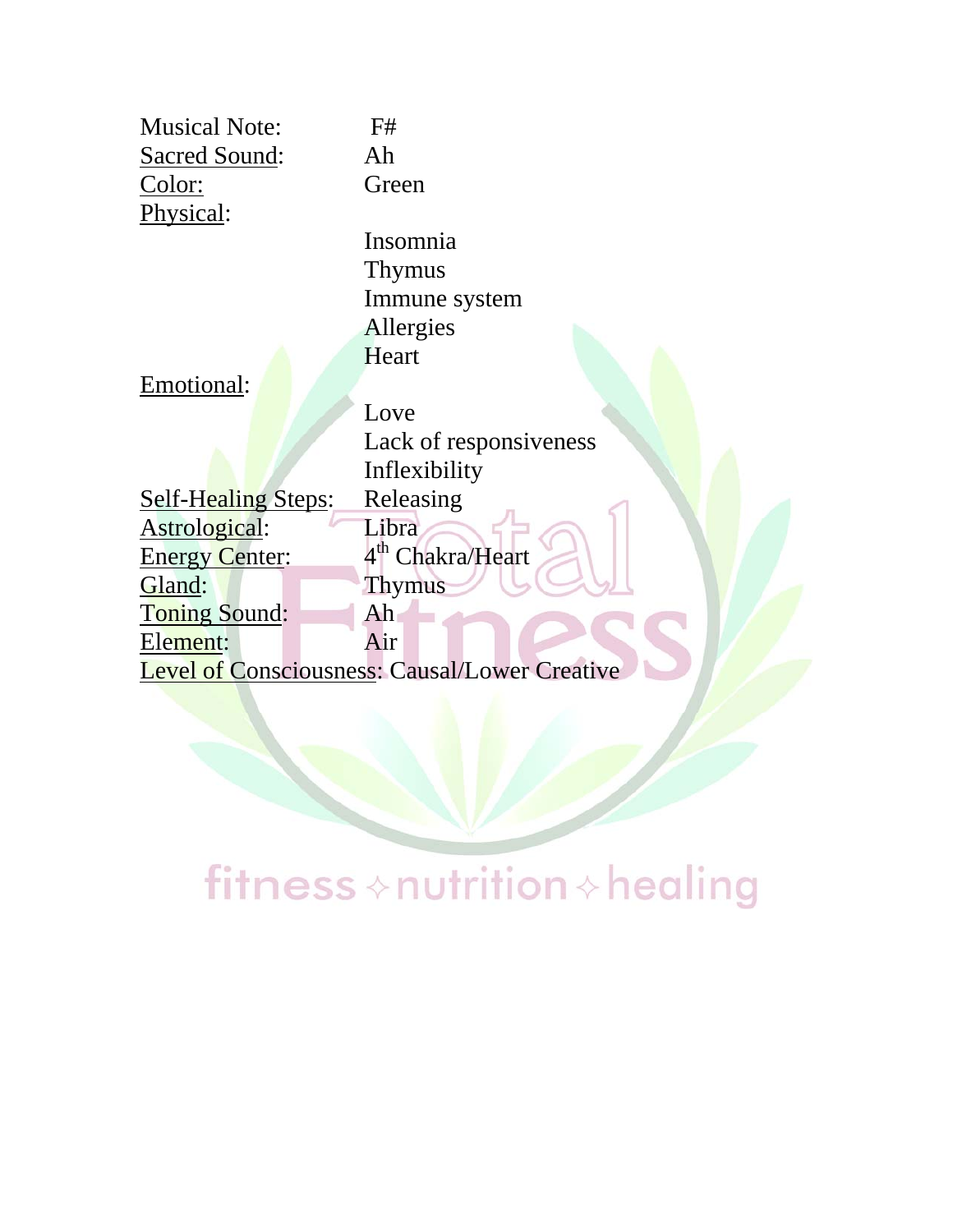| <b>Musical Note:</b>       | G                                                     |
|----------------------------|-------------------------------------------------------|
| <b>Sacred Sound:</b>       | Eye                                                   |
| <u>Color:</u>              | Blue/green                                            |
| Sense:                     | Hearing                                               |
| Physical:                  |                                                       |
|                            | Neurotransmitters                                     |
|                            | Utilization of B vitamins                             |
|                            | <b>Bones</b>                                          |
|                            | Back pain                                             |
|                            | Reduces blood pressure                                |
|                            | Thyroid                                               |
|                            | Throat                                                |
|                            | Skin                                                  |
| Emotional:                 |                                                       |
|                            | Prioritizing physical issues                          |
|                            | Depression                                            |
|                            | Communication                                         |
|                            | <b>Creativity blockage</b>                            |
|                            | Dishonesty                                            |
| <b>Self-Healing Steps:</b> | Reforming                                             |
| Astrological:              | Scorpio                                               |
| <b>Energy Center:</b>      | 5 <sup>th</sup> Chakra/Throat                         |
| Gland:                     | Thyroid                                               |
| Toning Sound:              | Ay                                                    |
| Element:                   | <b>Ether</b>                                          |
|                            | <b>Level of Consciousness: Causal/Higher Creative</b> |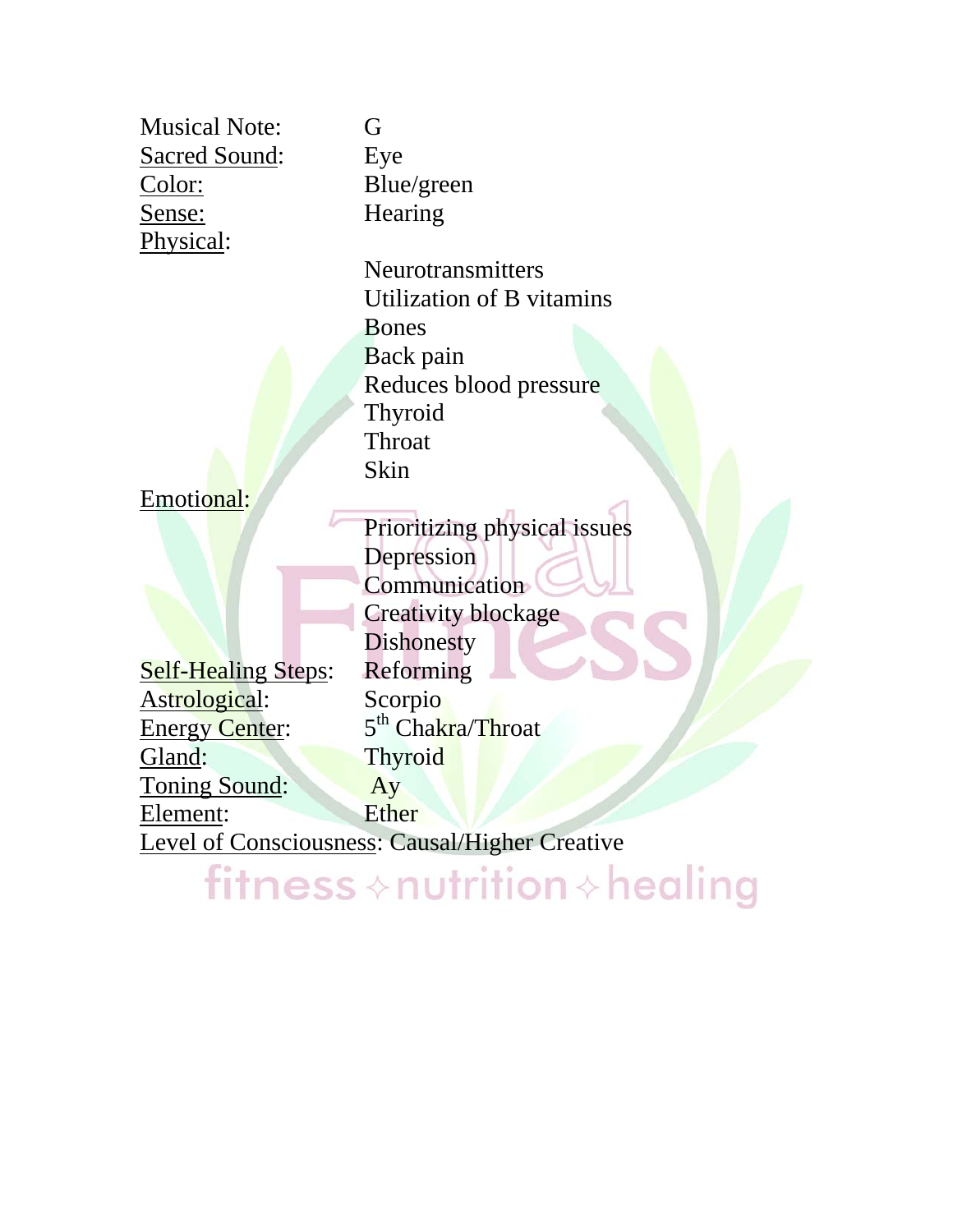Musical Note: Ab Sacred Sound: Aye Color: Green/blue Physical:

Enzyme production Thyroid Laryngitis **Tonsilitis** Back pain Allergies Colds/sinus

Emotional:

Spreads self too thin, Sees self as not important, Says from low self esteem to egotistical

Self-Healing Steps: Reforming Astrological: Sagitarius Energy Center:  $5<sup>th</sup> Chakra/Throat$ Gland: Thyroid Toning Sound: Ay Element: Ether Level of Consciousness: Causal/Higher Creative

### fitness  $\diamond$  nutrition  $\diamond$  healing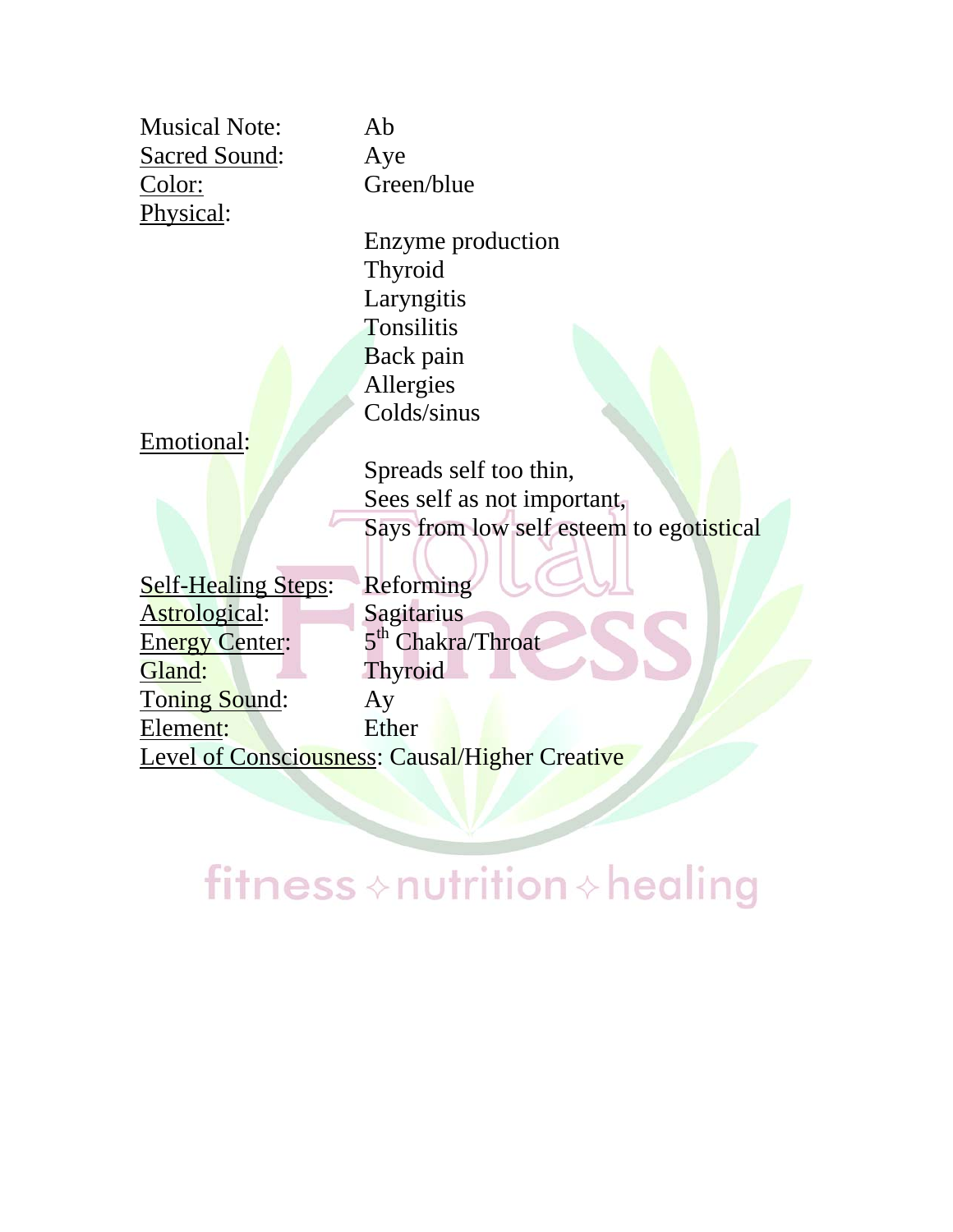| <b>Musical Note:</b>                     | A                                |
|------------------------------------------|----------------------------------|
| <b>Sacred Sound:</b>                     | Ee                               |
| <u>Color:</u>                            | Blue                             |
| <u>Sense:</u>                            | Intuition                        |
| Physical:                                |                                  |
|                                          | Body's rebuilding                |
|                                          | Toxins                           |
|                                          | Eyes and ears                    |
|                                          | <b>Deafness</b>                  |
|                                          | Stop bleeding                    |
|                                          | Insanity                         |
|                                          | Pituitary                        |
| Emotional:                               |                                  |
|                                          | Prioritizing non-physical issues |
|                                          | <b>Creativity blockage</b>       |
|                                          | Trust issues                     |
|                                          | Lack of motivation               |
|                                          | All nervous ailments             |
|                                          | <b>Breathing difficulties</b>    |
| <b>Self-Healing Steps:</b>               | Reaping                          |
| Astrological:                            | Capricorn                        |
| <b>Energy Center:</b>                    | 6 <sup>th</sup> Chakra/Third Eye |
| Gland:                                   | Pituitary                        |
| Toning Sound:                            | Ee                               |
| Element:                                 | Thought                          |
| <b>Level of Consciousness: Intuitive</b> |                                  |
|                                          |                                  |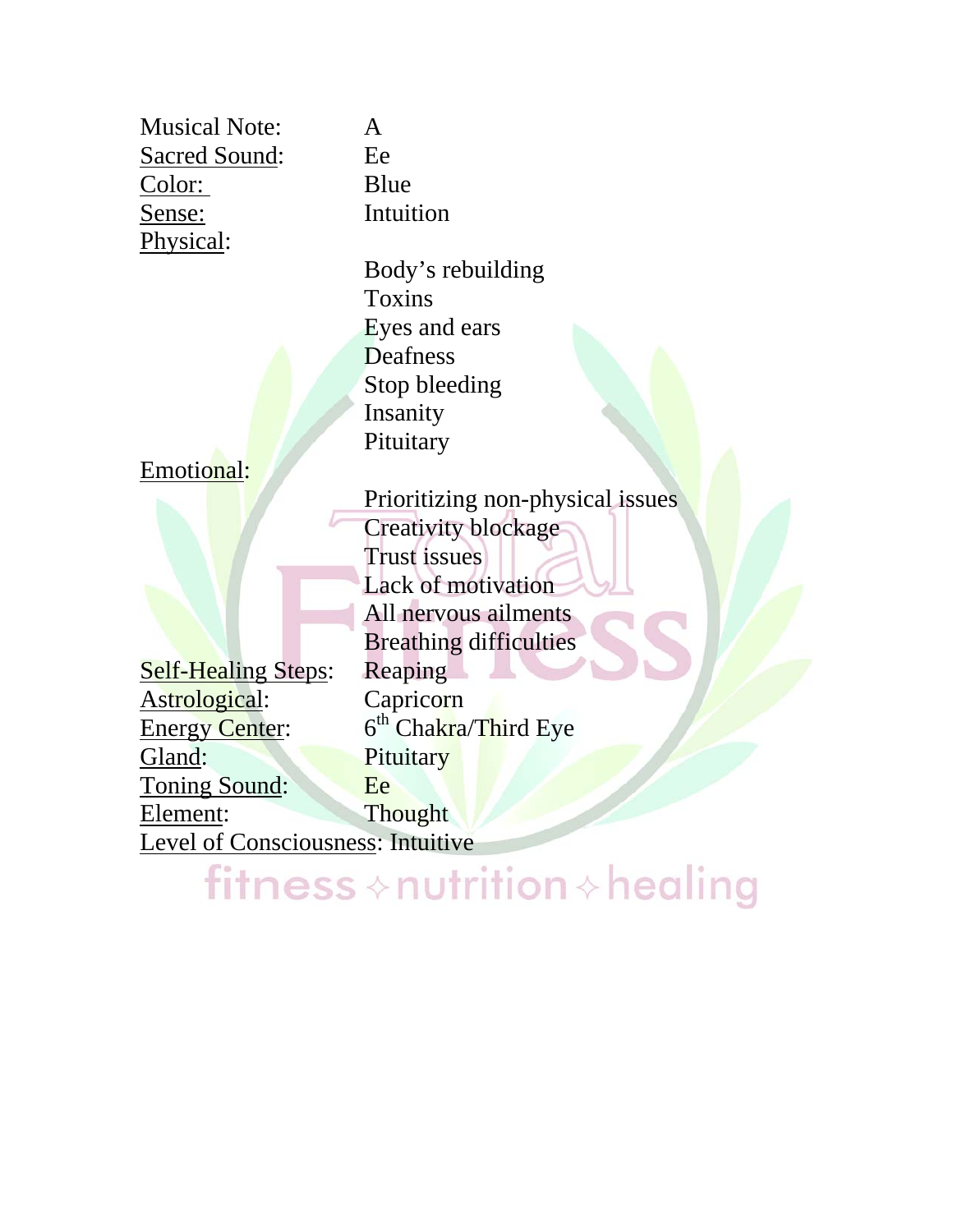Musical Note: Bb Sacred Sound: mmm/om Color: Indigo/purple Physical:

Emotional:

Self-Healing Steps: Raising Astrological: Aquarius<br>
Energy Center: 6<sup>th</sup> Chakra Gland: Pituitary Toning Sound: EEE Element: Thought Level of Consciousness: Intuitive

fitness  $\diamond$  nutrition  $\diamond$  healing

Body regulation Utilization of minerals Eyes and ears Deafness Epilepsy

Nervous system

Others more important Gives too much Tries too hard to please Mental and nervous disorders Indecision  $6<sup>th</sup> Chakra/Third Eye$